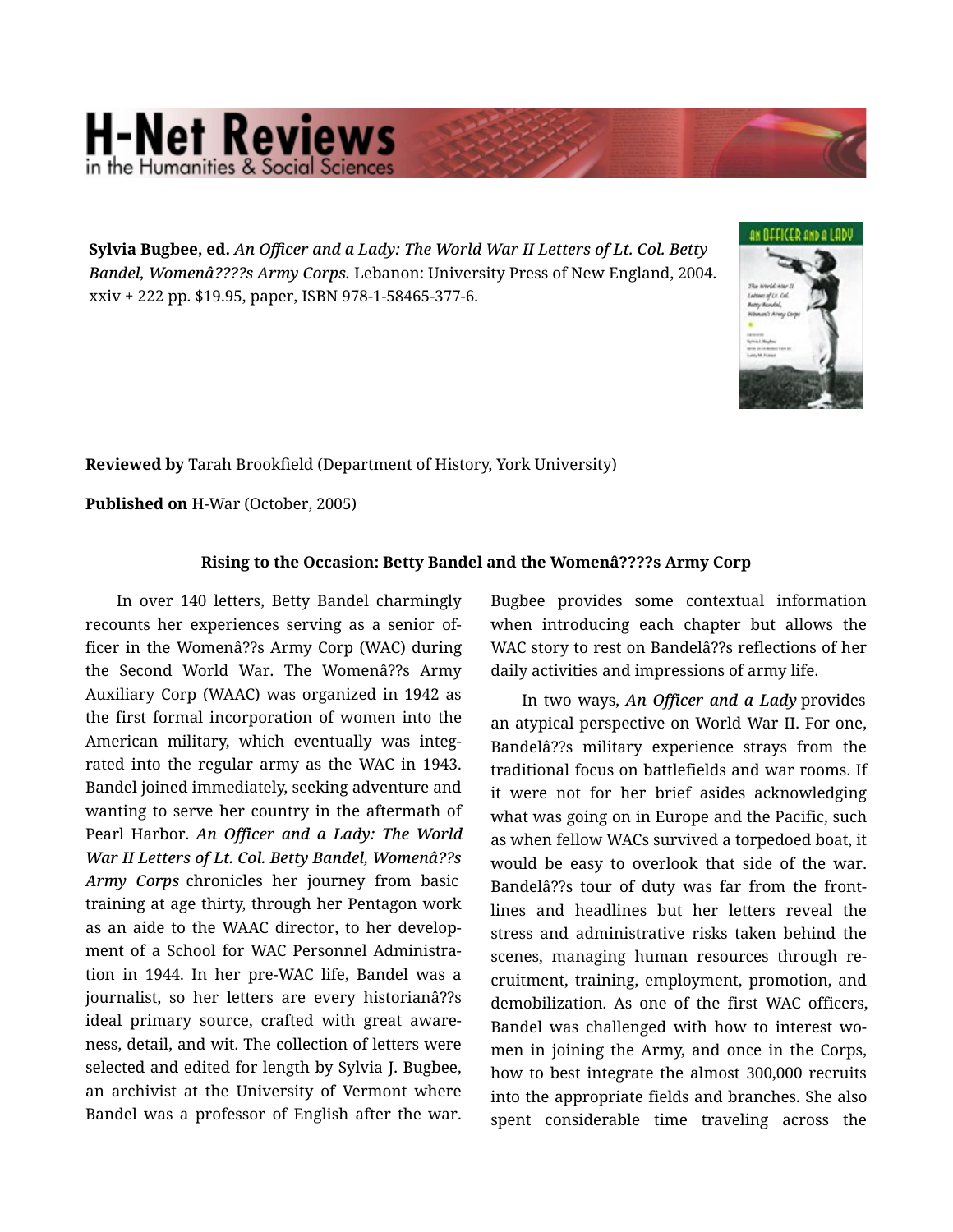United States, Britain, Europe, and North Africa educating herself and others about the WACâ??s contribution to winning the war.

The correspondence also offers a rare glimpse into the professional and personal lives of the handful of high-ranking military women who served during the war. Bandel appears modest about her own rapid climb in the services and in‐ fluence on WAC policy, preferring to shower praise on WAC Director Lt. Col. Oveta Culp Hobby and Deputy Director Lt. Col. Jessie Rice. These wo‐ men were admired by Bandel for their diligence in performing their duties amid family and health crises. Bandel recognizes that her wartime experi‐ ence differed from other women in her genera‐ tion, both those in and out of the service. At times she expresses longing for a foreign posting closer to the action, like her female counterparts serving overseas as nurses, cooks, and technicians, only to admit that her work is equally important, if less exciting. In one letter, she reflects on the privilege of serving her country by joining the WAC, espe‐ cially when compared to other women "who stay at home, and have to do the same old job, and eight or ten extras because of the war.... Theirs the work, ours the glory, the uniforms, the change" (p. 7).

One highlight of the collection is Bandelâ??s vivid descriptions of her colleagues, ranging from excited new recruits to haughty four-star generals. Bandel frequently interacts with Eleanor Roosevelt, given the nickname "Rover," whom she describes when visiting the British WAC together in 1942 as "very nice and exceptionally like most people, and so healthy she wore the press down to a nubbin" (p. 41). Bandel is often so candid in her letters about people and her work that she guiltily acknowledges breaking Army censorship rules. This causes her to conclude many letters with a warning that most of the content, including the colorful stories about VIPs, are for the recipientâ?? s eyes only. While some might be tempted to criti‐ cize her lackadaisical approach to censorship, modern readers are lucky to be privy to her un‐ selfconscious observations.

*An Officer and a Lady* features an introduc‐ tion by Lorry M. Fenner, an active-duty Air Force Colonel and historian who places Bandelâ??s story within the institutional memory of military women leading back to the American Revolution, and those who followed in the footsteps of the WAC. This allows for connections to be made between Bandelâ??s service and contemporary female faces of the military: Jessica Lynch, Shoshana Johnson, and Lori Piestewa, women whose tragic combat experiences in Iraq re-opened the contro‐ versial debates over womenâ??s place and role in the military. Although Bandelâ??s letters do not of‐ ten deal explicitly with gender concerns, the topic reoccurs throughout her correspondence. It is brought out most openly during the Armyâ??s public relations battle to uphold the moral charac‐ ter of the WAC after a smear campaign spread ru‐ mors of their sexual impropriety. More often, however, Bandelâ??s anecdotes emphasize the ca‐ maraderie she experienced with her male coun‐ terparts and superiors, and the successes she had at gaining their cooperation and assistance.

The collection provides little analysis of Ban‐ delâ??s correspondence. Bugbee appears to accept all of Bandelâ??s letters at face value, as if the writerâ??s journalistic integrity applied equally to private correspondence. Most of the letters were written to Bandelâ??s mother in Tucson, Arizona. One wonders how much of their content was con‐ sciously constructed by an absent daughter whose main goal was to reassure and entertain her wor‐ ried mother. This might have been clearer if the collection included more postwar insight from Bandel. We know she left the army at the end of the war, explaining to her mother, "I would NEV‐ ER want it for a peacetime career. It does not rep‐ resent, by and large, the best thinkers of the land- it cannot, as I see it since the whole peacetime job is to make ready for an eventuality which it hopes never will happen and which always represents a